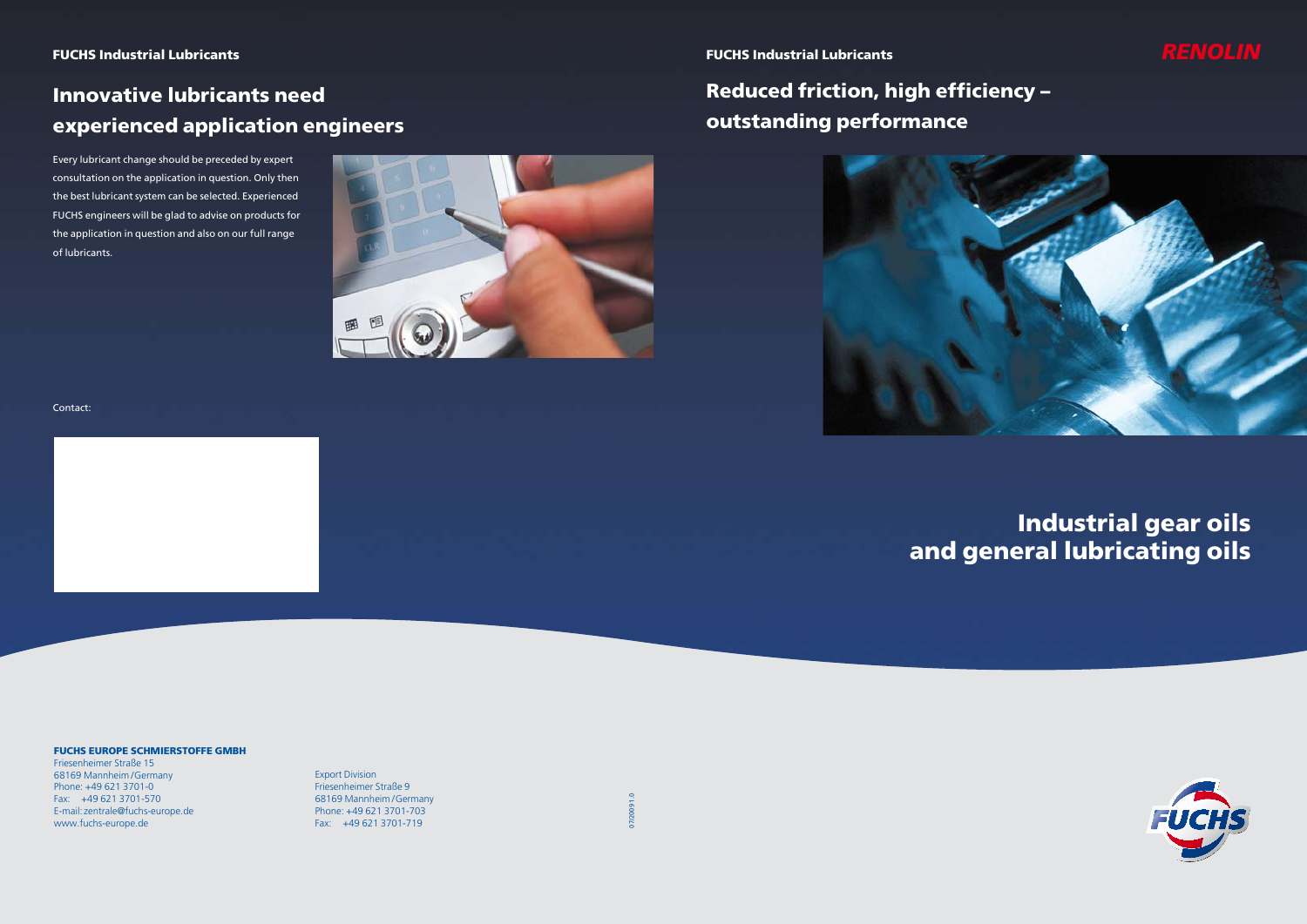We are a German company whose almost 600 employees manufacture and market a wide range of lubricants and derived specialties. The company, which was founded in 1931 as RUDOLF FUCHS, is located in Mannheim and is a 100 % subsidiary of FUCHS PETROLUB AG, which is the largest independent lubricants manufacturer worldwide.

Our company's degree of specialisation and innovation is way above the industrial average in this field. The full product line includes almost 2,000 lubricants and derived specialties for all walks of life, industrial processes and applications. Our customer's success is also our success. Because partnership to us means passing-on benefits.

FUCHS EUROPE SCHMIERSTOFFE GMBH

# YOUR STRONG GLOBAL PARTNER FOR INDUSTRIAL LUBRICANTS



## **HOW WE EXCEL**

The advantage of a strong market presence: FUCHS is the largest independent manufacturer of lubricants in the world. The benefit of premium, innovative products from a full-line manufacturer: With a complete product line as well as tailor-made special solutions, FUCHS has a product for every application. The benefits of reliability: Certified according to DIN EN ISO 9001:2000 and ISO/TS 16949:2002, FUCHS has been continuously upgrading its highly specialised lubricants for decades.

And naturally, partnership for us also means providing our customers with competent support. With comprehensive marketing. With high-performance logistics. With the development of successful service concepts. And qualified consulting. Because together, we can achieve more.

## WHAT INCREASES THE VALUE OF OUR PRODUCTS

**We develop lubricants: application-specific and tailor-made for our customer's processes.** Together we look for the best lubricants for our customers. This cooperation is unique in terms of its form, scope and intensity. **We call it development partnership**. The success of our development partnerships is based on an important fact: FUCHS is not one of the oil-giants.

FUCHS is a multinational, independent lubricant manufacturer. Our independence is the difference. We are open to new solutions, open for visions – the prerequisites for innovations. And innovation is the defining characteristic of FUCHS. 70 % of our products are less than five years old and the great majority of our products are individual solutions. Challenge us and see!



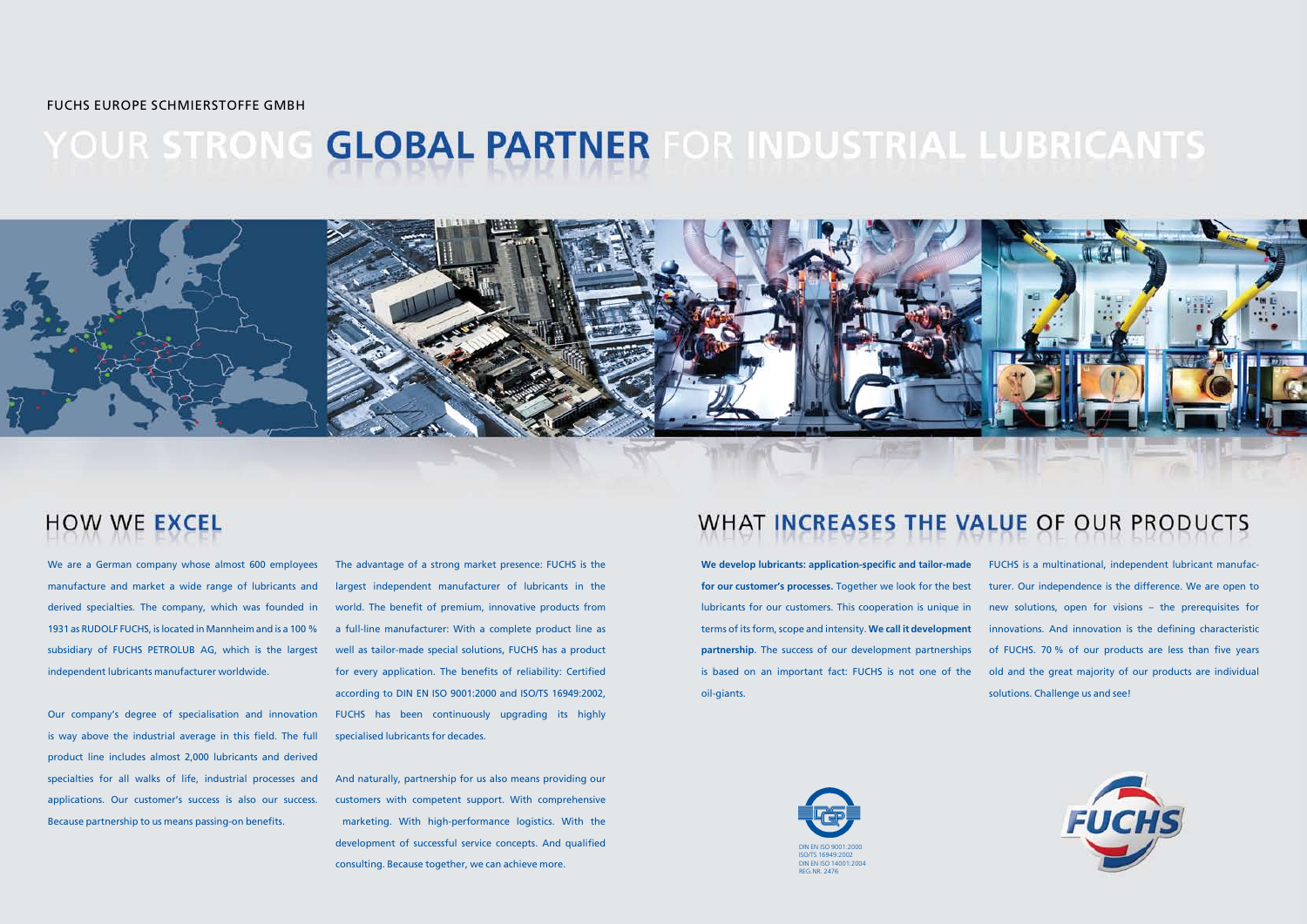### A major engineering element – industrial gear oils.



#### Gear oils for all applications.

Germany is one of the world's leading manufacturers of drive trains and gearboxes. A gear oil represents an important engineering element in drive train technology and is used in almost all areas of application.

The demands made on gear oils have risen significantly. New developments in the field of drive train technology are mostly accompanied by increases in component performance: More performance or higher capacity needs to be transferred in ever shorter periods of time. At the same time, components and gearboxes become increasingly smaller and compact.

A gear oil, as one of the most important and complex engineering elements, must satisfy changing application conditions and performance requirements. Oil volumes get smaller, oil circulation cycles increase and the energy transferred to the lubricant increases. This leads to an increase in the

- General lubricating and gear oils for industrial applications (stationary gear oils) conforming to DIN 51 517, ISO 6743/6 and
- $\blacksquare$  Lubricating and gear oils for automotive applications (mobile gear oils), commercial vehicle gear oils and Automatic Transmission Fluids conforming to API GL 4, GL 5, etc.



 $C =$ General lubricating oil

 $HT = High Temperature$  $LT = Low Temperature$ FM = Friction Modifier

D = Detergent/Dispersant  $F = MoS<sub>2</sub>$  (black colour)

thermal and oxidative load on the lubricant. And in addition, the technical demands on industrial lubricants have changed dramatically over recent years – these have become more "stringent". New, complex bench tests with exact thresholds have been developed to better reflect the demands and problem areas in drive trains and gears.

Gear oils can be divided into two main groups according to their use:

| $L =$ Anti oxidant, anti corrosion | $P =$ Anti-wear, extreme pressure            |
|------------------------------------|----------------------------------------------|
| $=$ R&O                            | $=$ AW/EP (anti-scuffing, anti-wear, extreme |
|                                    | pressure)                                    |

### General classification of gear oils.

#### New AGMA standard – wind power gear oils: ICE 61400-4 WD3b 2008-12: draft

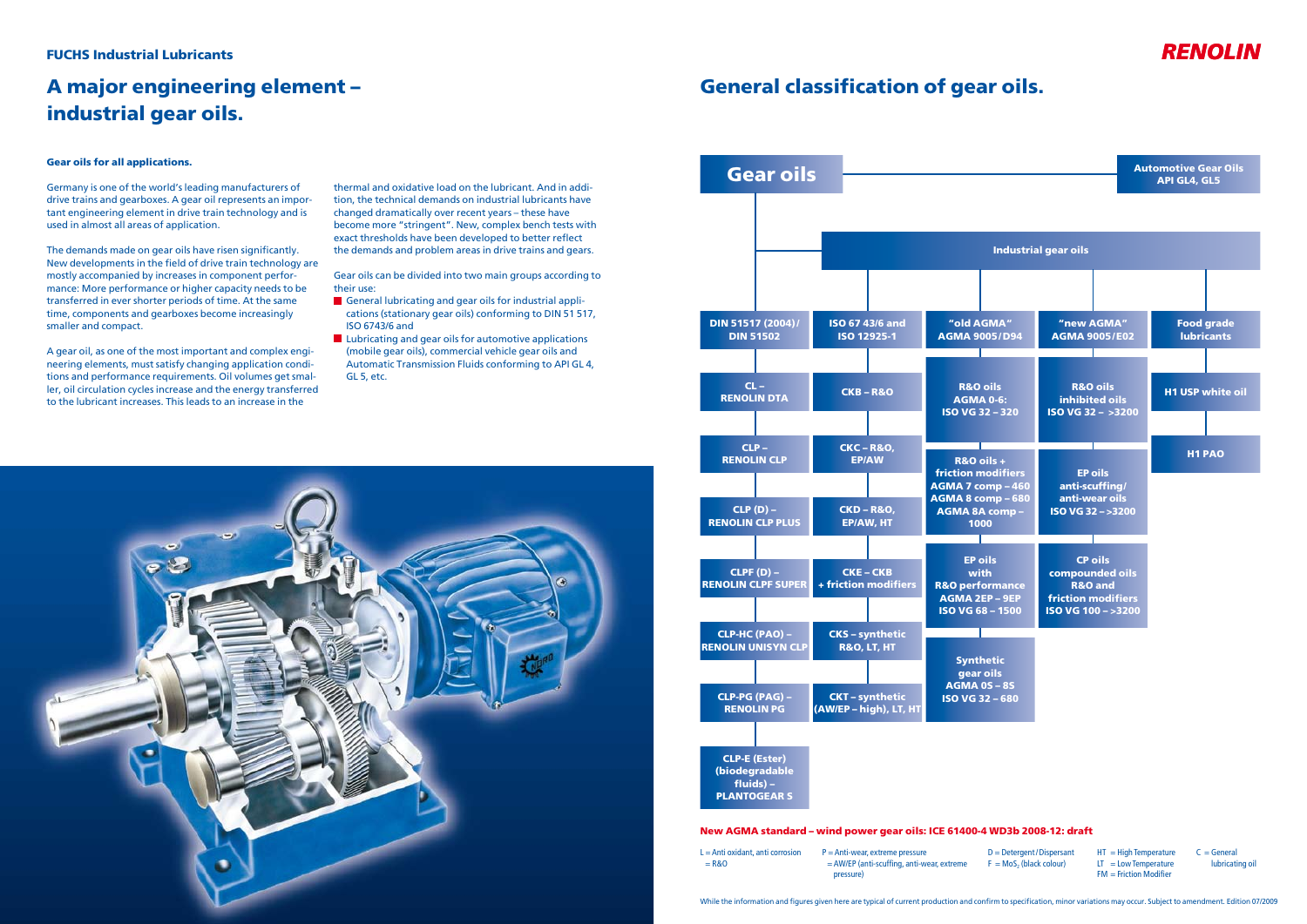### FUCHS industrial gear oils.

## Reliable solutions for engineering and the environment.

#### Demands on industrial gear oils.

The demands made on industrial gear oils are increasing. Although the new DIN 51 517 (dated 2004) only specifies a scuffing test in line with FZG A/8,3/90 and the roller bearing test FE8 in addition to the physical characteristics, many gear manufacturer's specifications contain additional demands:

- Intensified scuffing test according to FZG A/16,6/140
- Micro-pitting test at 60 °C and at 90 °C according to GFT, FVA I-IV, C/8,3/90 and C/8,3/60
- $\blacksquare$  FE8 roller bearing wear test in line with DIN 51 819, Part 3 (and variants) – D/7,5/80-80
- **FZG** low-speed wear test
- **FZG** pitting test
- **Load-carrying capacity according to Brugger**
- $\blacksquare$  Filtration behaviour dynamic test
- **Foaming behaviour (e.g. Flender in-house test)**
- $\blacksquare$  Low temperature behaviour  $\blacksquare$  Low temperature flowability
- etc.





These additional bench tests attempt to replicate the extreme conditions which gearboxes and gear oils are subject to and quantify the performance of the various formulations. FUCHS has advanced test rigs for the testing of industrial oils on which customer demands can be simulated. Close cooperation with the relevant DIN and ISO committees and working groups and intensive cooperation with the German research association for drive train technology (FVA) and international customers results in a constant refinement and improvement of both standardized test procedures as well as FUCHS in-house bench tests.

| <b>Product name</b>               | <b>CKB</b>               | <b>CKC</b>                | <b>CKD</b>                              | <b>CKE</b>                                                                                                           | <b>CKS</b>               | <b>CKT</b>                               |
|-----------------------------------|--------------------------|---------------------------|-----------------------------------------|----------------------------------------------------------------------------------------------------------------------|--------------------------|------------------------------------------|
|                                   | <b>**R&amp;O</b>         | <b>**R&amp;O</b><br>AW/EP | **R&O<br><b>AW/EP</b><br>"higher temp." | **R&O<br>"low friction"                                                                                              | **R&O<br>"extreme temp." | **R&O<br><b>AW/EP</b><br>"extreme temp." |
| <b>RENOLIN DTA/CL</b>             | l a                      | -                         |                                         |                                                                                                                      |                          |                                          |
| <b>RENOLIN CLP</b>                | $\overline{\phantom{a}}$ |                           |                                         | $\overline{\phantom{0}}$                                                                                             | $\overline{\phantom{0}}$ |                                          |
| <b>RENOLIN CLP-PLUS*</b>          |                          |                           |                                         |                                                                                                                      |                          |                                          |
| <b>RENOLIN CLPF SUPER*</b>        | $\overline{\phantom{a}}$ |                           |                                         | $\overline{\phantom{0}}$                                                                                             | $\overline{\phantom{0}}$ |                                          |
| <b>RENOLIN UNISYN CLP</b>         |                          |                           |                                         |                                                                                                                      |                          |                                          |
| <b>RENOLIN PG</b>                 | $\overline{\phantom{m}}$ |                           |                                         |                                                                                                                      |                          |                                          |
| <b>PLANTOGEAR S</b>               |                          |                           |                                         | <b>Contract Contract Contract Contract Contract Contract Contract Contract Contract Contract Contract Contract C</b> |                          |                                          |
| <b>RENOLIN HighGear*</b>          |                          |                           |                                         |                                                                                                                      |                          |                                          |
| <b>RENOLIN HighGear</b><br>Synth* |                          |                           |                                         |                                                                                                                      |                          |                                          |
| <b>RENOLIN SynGear HT</b>         |                          |                           |                                         |                                                                                                                      |                          |                                          |

**Performance tests have been passed** 

**Products which generate low friction containing EP/AW additives** 

**Products which contain AW/EP additives for extreme temperatures** 

| <b>ISO-L</b><br><b>Symbol</b> | <b>Composition and properties</b>                                                                                                                                                                                                         |
|-------------------------------|-------------------------------------------------------------------------------------------------------------------------------------------------------------------------------------------------------------------------------------------|
| <b>CKB</b>                    | Refined mineral oils with oxidation stability,<br>anticorrosion (ferrous and non-ferrous metal)<br>and antifoam properties.                                                                                                               |
| <b>CKC</b>                    | Refined mineral oils with oxidation stability,<br>anticorrosion (ferrous and non-ferrous metal)<br>and antifoam with enhanced extreme pressure<br>and antiwear properties.                                                                |
| <b>CKD</b>                    | Lubricants with oxidation stability, anticorro-<br>sion (ferrous and non-ferrous metal), antifoam,<br>extreme pressure and antiwear properties,<br>with enhanced thermal/oxidative stability that<br>permits use at a higher temperature. |
| <b>CKE</b>                    | Lubricants with oxidation stability, anticorro-<br>sion (ferrous and non-ferrous metal) and an-<br>tifoam properties, ensuring low coefficient of<br>friction.                                                                            |
| <b>CKS</b>                    | Lubricants with oxidation stability, antifriction<br>and anticorrosion (ferrous and non-ferrous<br>metal) properties usable under extreme tempe-<br>rature conditions (low and high).                                                     |
| <b>CKT</b>                    | Lubricants with oxidation stability, antifriction<br>and anticorrosion (ferrous and non-ferrous<br>metal) properties usable under extreme tem-<br>perature conditions (low and high) and under<br>high load.                              |

| <b>ISO-L</b><br><b>Symbol</b> | <b>Composition and properties</b>                                                                                                                |
|-------------------------------|--------------------------------------------------------------------------------------------------------------------------------------------------|
| <b>CKG</b>                    | Greases with extreme pressure and anti-wear<br>properties.                                                                                       |
| <b>CKH</b>                    | Products usually of bituminous type with anti-<br>corrosion properties.                                                                          |
| <b>CKJ</b>                    | Products of CKH type with enhanced extreme-<br>pressure and anti-wear properties.                                                                |
| <b>CKL</b>                    | Greases with improved extreme-pressure,<br>anti-wear and anti-corrosion properties and<br>improved thermal stability.                            |
| <b>CKM</b>                    | Products with improved anti-seizing properties<br>that permit use under extreme load conditions,<br>and products with anti-corrosion properties. |

#### FUCHS industrial gear oils, performance to ISO 6743-6, ISO 12925-1

Oxidation test for CKC at 95 °C Oxidation test for CKD at 121°C Oxidation test for CKT at 150 °C Oxidation test for CKS at 150 °C Oxidation test for CKE at 95 °C

#### **Lubricating Oils Community Community Community Community Community Community Community Community Community Community**

\* DD (Detergent/Dispersant) products

\*\* R&O: Lubricating oils with anti-oxidants and corrosion inhibitors AW/EP: Anti-wear and extreme pressure additives

"Higher temp." – for high working temperatures

- "Low friction" low friction coefficients
- "Extreme temp." for extreme working temperatures

While the information and figures given here are typical of current production and confirm to specification, minor variations may occur. Subject to amendment. Edition 07/2009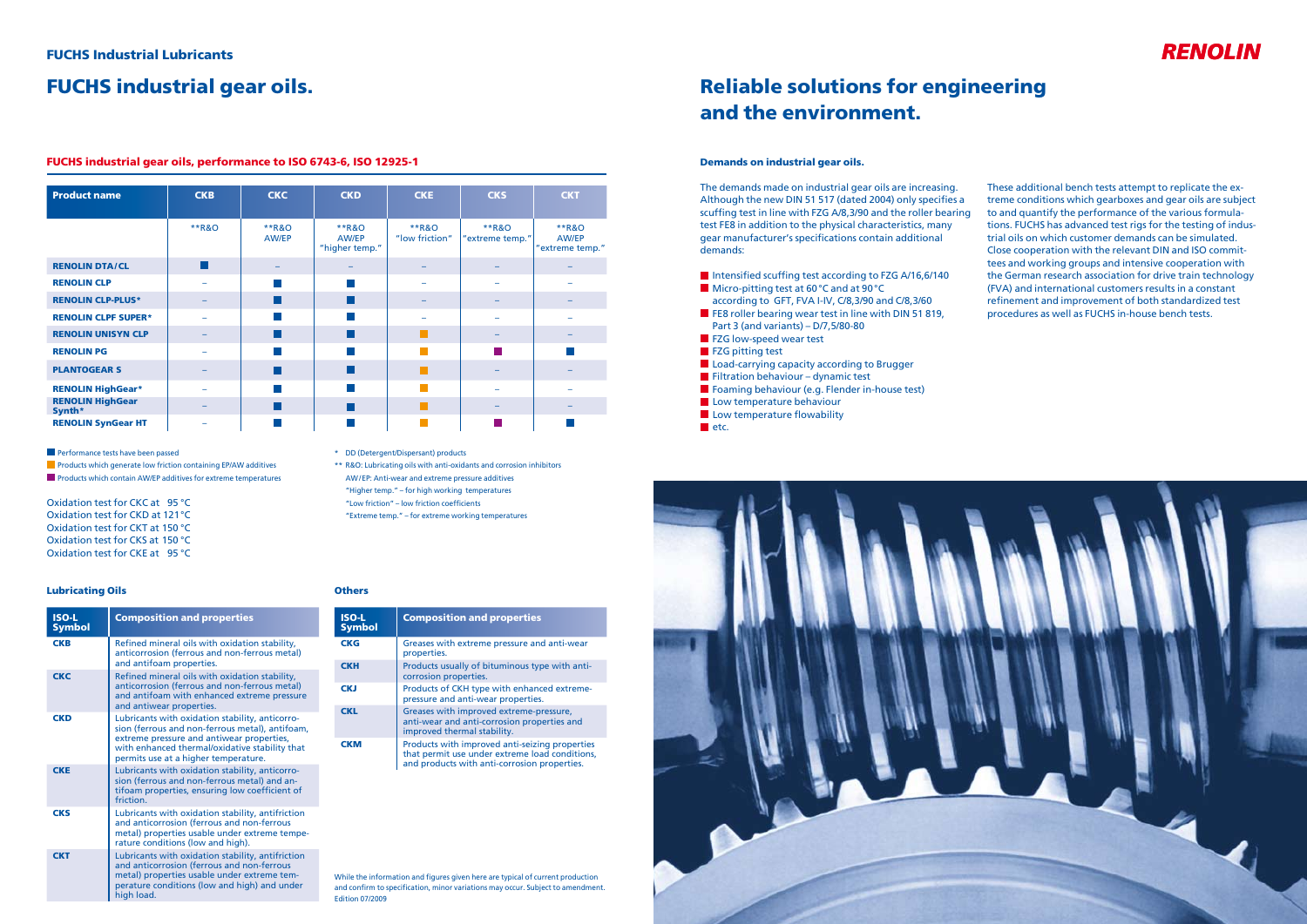### For the drive trains of today and tomorrow. The synthetic gear oil series.

### Heavy duty synthetic gear oils. The contract of the contract of the contract of the contract of the contract of the contract of the contract of the contract of the contract of the contract of the contract of the contract o

## CLP series

These synthetic polyalphaolefin-based gear oils are characterized by a high natural, shear-stable viscosity index. This provides effective lubrication at both high and low application temperatures (multi-grade lubricants).

Their compatibility with paints and elastomers is comparable with that of mineral oils. Compared to mineral oils, the service life of these oils is about twoto-three times longer. RENOLIN UNISYN CLP offers outstanding wear protection properties. As a result of their extremely low pourpoint, these oils display extraordinary cold flowing properties. And among synthetic gear oils, they represent the most important group.

#### RENOLIN UNISYN CLP 320 – approved wind turbine gear lubricant.

#### **RENOLIN PG series**

RENOLIN PG series products are based on special polyalkylene glycols. They display very low friction coefficients in tribological conditions. Their high natural viscosity index makes them shear-stable. RENOLIN PG oils can be used at both high and low temperatures. RENOLIN PG oils are primarily used to lubricate steel/ bronze worm drives and are

#### **RENOLIN HighGear/** HighGear Synth

Although mineral oil-based gear oils continue to dominate, synthetic oils are increasingly being used in the rapidly growing power transmission market. The market share of synthetic oils in 2007 totalled 15–20%. Compared to mineral oils, synthetic gear oils have a significantly longer life, generate lower service costs and offer excellent value for money in terms of reducing wear to gears and bearings. They are more expensive than mineral oils but these higher costs are compensated for by two-to-three times longer life, lower maintenance costs, wider application temperature range (multigrade characteristics), lower disposal costs, better technical performance and lower component wear.

#### FUCHS synthetic oils: A complete program

In addition to a comprehensive product program of mineral oil-based gear oils in the series

- $R$  RENOLIN CLP demulsifying
- **RENOLIN CLP PLUS detergent with AO Booster**
- **RENOLIN AWD "high Brugger" lubrication oil**
- RENOLIN CLPF SUPER black colour with MoS<sub>2</sub>
- $\blacksquare$  RENOLIN HighGear plastic deformation technology
- **RENOLIN UNISYN CLP** based on polyalphaolefins (PAO)
- RENOLIN PG based on polyalkylenglycols (PAG)
- $\blacksquare$  PLANTOGEAR S based on saturated esters (E)
- **RENOLIN HighGear Synth based on polyalphaolefins** (PAO) – plastic deformation technology

recommended for applications subject to unfavourable friction conditions and very high temperatures (e.g. calender lubrication and paper-making machines). Compatibility with machine components must be tested prior to use. Polyglycols are neither miscible nor compatible with mineral oils.

#### **PLANTOGEAR S series**

The rapidly biodegradable PLANTOGEAR S series of oils are based on saturated ester oils. These offer very low friction coefficients, good load-carrying capacity and a high, naturally shearstable viscosity index.

Moreover, the polar structure of ester oils provides for good detergent and dispersant properties. And finally, ester oils display excellent thermal stability.

PLANTOGEAR S series products can be used to clean gearboxes which have been contaminated with deposits and sludge.

#### Gearmaster 320 Eco – approved wind turbine gear lubricant.

A highlight of our latest research and development activities is our new RENOLIN HighGear series of gear oils. These contain special additive systems which form high-performance protective films on gear teeth and protect machine elements against extreme loads, boundary friction conditions, high pressures, high specific tooth flank loads, low speeds and when contact faces are damaged.

This is achieved by the use of synergic additive combinations of mild sulphur carriers, surface-active phosphorous and zinc additives together with mineral oil-soluble molybdenum compounds. This technology is also referred to as a Plastic Deformation (PD) reaction or surface roughness smoothing.

a complete range of fully synthetic gear oils have been developed over recent years.

#### Products in the series

make up a complete portfolio of new-generation synthetic gear oils which offer the maximum technical performance.

FUCHS is a leading player in the field of power transmission engineering and its product line satisfies all industrial gear oil applications and performance levels. In addition, special grades are also available which were specially developed to meet specific customer demands.

#### The optimum gear oil for every application. The optimum solution for every problem.



As opposed to the previously available technologies, RENOLIN HighGear was further developed in terms of thermal and oxidation stability, long-term stability (to avoid sludge formation) and corrosion protection. Both mineral oil- and polyalphaolefinbased products are thus available which fulfil the highest technical standards. The results of tests performed in extreme conditions and with worn machine elements in large-scale gearboxes (in underground mine conveyor drives) as well as spindle drives in forging presses confirm these outstanding characteristics.



**Plastic deformation effect = surface smoothing "HighGear" technology** **Wear on the surface = scuffing, scoring**

While the information and figures given here are typical of current production and confirm to specification, minor variations may occur. Subject to amendment. Edition 07/2009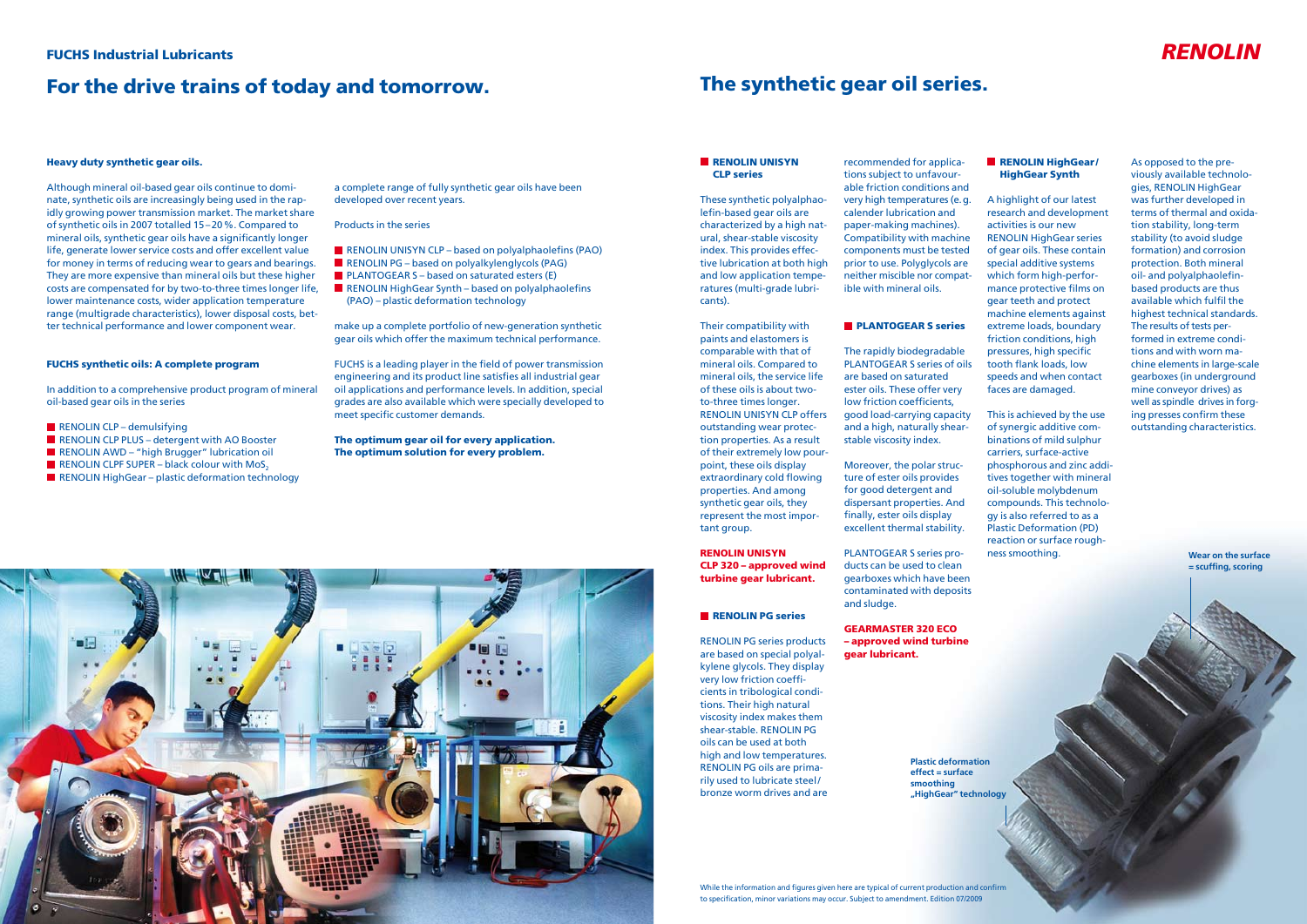| <b>Product name</b>            | <b>Description</b>                                                                                                                                                                                                                                                                                                                                                                                                                 | <b>Density</b><br>at.<br>$15^{\circ}$ C<br>kg/m <sup>3</sup> | <b>Flash</b><br>point<br>Cleve-<br>land<br>$\rm ^{\circ}C$ | Kine-<br>matic<br>viscosity viscosity<br>at 40 $^{\circ}$ C<br>mm <sup>2</sup> /s | <b>Kine-</b><br>matic<br>at100 $^{\circ}$ C<br>mm <sup>2</sup> /s | <b>Viscosity</b><br>index<br>$\overline{\mathbf{V}}$ | Pour-<br>point<br>$^{\circ}$ C | <b>Main</b><br>application<br>area                                  |
|--------------------------------|------------------------------------------------------------------------------------------------------------------------------------------------------------------------------------------------------------------------------------------------------------------------------------------------------------------------------------------------------------------------------------------------------------------------------------|--------------------------------------------------------------|------------------------------------------------------------|-----------------------------------------------------------------------------------|-------------------------------------------------------------------|------------------------------------------------------|--------------------------------|---------------------------------------------------------------------|
| <b>RENOLIN CLPF 100 SUPER</b>  | EP gearbox oils with synerge-<br>tic chemical EP/AW additives                                                                                                                                                                                                                                                                                                                                                                      | 891                                                          | 240                                                        | 100                                                                               | 11.2                                                              | 98                                                   | $-21$                          | For highly-stressed                                                 |
| <b>RENOLIN CLPF 220 SUPER</b>  | and physical MoS <sub>2</sub> -based solid                                                                                                                                                                                                                                                                                                                                                                                         | 901                                                          | 260                                                        | 220                                                                               | 18,8                                                              | 95                                                   | $-21$                          | gearboxes operating<br>at low speeds and                            |
| <b>RENOLIN CLPF 320 SUPER</b>  | lubricants. The MoS <sub>2</sub> -based<br>solid lubricants are physically                                                                                                                                                                                                                                                                                                                                                         | 900                                                          | 255                                                        | 320                                                                               | 24,0                                                              | 95                                                   | $-14$                          | high loads, even<br>when subject to                                 |
| <b>RENOLIN CLPF 460 SUPER</b>  | effective and cover a wide<br>range of temperatures in<br>boundary friction conditions.<br>They reduce friction and have<br>a damping effect. Excellent<br>wear protection in boundary                                                                                                                                                                                                                                             | 911                                                          | 270                                                        | 460                                                                               | 30,4                                                              | 95                                                   | $-12$                          | shock loading, for<br>noise reduction and                           |
| <b>RENOLIN CLPF 680 SUPER</b>  |                                                                                                                                                                                                                                                                                                                                                                                                                                    | 922                                                          | 270                                                        | 680                                                                               | 36,8                                                              | 88                                                   | $-10$                          | for the lubrication<br>of spindles and gear-                        |
| <b>RENOLIN CLPF 1500 SUPER</b> |                                                                                                                                                                                                                                                                                                                                                                                                                                    | 923                                                          | 240                                                        | 1.500                                                                             | 61,1                                                              | 90                                                   | $-12$                          | boxes in forging<br>presses.                                        |
|                                | friction conditions, good dirt<br>suspension properties (deter-<br>gent effect), low foaming, very<br>good FE8 roller bearing wear<br>protection as well as zinc- and<br>silicone oil-free. The RENOLIN<br><b>CLPF SUPER series of oils sur-</b><br>pass the minimum require-<br>ments of CLPD lubricating oils<br>according to DIN 51 517,<br>Part 3 (2004) together with<br>DIN 51 502, ISO 6743-6 and<br>ISO 12925-1: CKC. CKD. |                                                              |                                                            |                                                                                   |                                                                   |                                                      |                                | (For further informa-<br>tion, see PI 4-1292*)<br>Mineral oil-based |

\* PI = Product information<br>EP = Extreme pressure additives, to avoid wear seizures and scuffing at high pressures and loads<br>AW = Anti wear additives, to avoid wear in boundary friction conditions

While the information and figures given here are typical of current production and confirm to specification, minor variations may occur. Subject to amendment. Edition 07/2009 While the information and figures given here ar

\* PI = Product information<br>EP = Extreme pressure additives, to avoid wear seizures and scuffing at high pressures and loads<br>AW = Anti wear additives, to avoid wear in boundary friction conditions

#### RENOLIN CLPF SUPER high performance EP/AW gear oils with  $MoS<sub>2</sub>$  (solid lubricants / black colour)

| <b>Product name</b>    | <b>Description</b>                                                                                                                                                                                                                                                                                                                                                                                                                                  | <b>Density</b><br><b>at</b><br>$15^{\circ}$ C<br>kg/m <sup>3</sup> | <b>Flash</b><br>point<br>Cleve-<br>land<br>$^{\circ}$ C | Kine-<br>matic<br>viscosity viscosity<br>at $40^{\circ}$ C<br>mm <sup>2</sup> /s | Kine-<br>matic<br>at $100^{\circ}$ C<br>mm <sup>2</sup> /s | <b>Viscosity</b><br>index<br><b>VI</b> | Pour-<br>point<br>$^{\circ}$ C | <b>Main</b><br>application area                           |
|------------------------|-----------------------------------------------------------------------------------------------------------------------------------------------------------------------------------------------------------------------------------------------------------------------------------------------------------------------------------------------------------------------------------------------------------------------------------------------------|--------------------------------------------------------------------|---------------------------------------------------------|----------------------------------------------------------------------------------|------------------------------------------------------------|----------------------------------------|--------------------------------|-----------------------------------------------------------|
| <b>RENOLIN CLP 68</b>  | High performance, gear oils                                                                                                                                                                                                                                                                                                                                                                                                                         | 886                                                                | 236                                                     | 68                                                                               | 8,7                                                        | 99                                     | $-24$                          | Universal gear oils for all                               |
| <b>RENOLIN CLP 100</b> | and general lubricating oils<br>with good ageing stability and                                                                                                                                                                                                                                                                                                                                                                                      | 890                                                                | 240                                                     | 100                                                                              | 11,2                                                       | 98                                     | $-24$                          | industrial applications such<br>as in bearings, knuckles, |
| <b>RENOLIN CLP 150</b> | additives to improve corrosion<br>protection (combat ferrous<br>and nonferrous metal corro-<br>sion caused by moisture). Out-<br>standing anti-wear character-<br>istics - good EP/AW perfor-<br>mance, excellent protection<br>against scuffing and micro-                                                                                                                                                                                         | 894                                                                | 250                                                     | 150                                                                              | 14,5                                                       | 94                                     | $-24$                          | spur, bevel and worm<br>drives and whenever the           |
| <b>RENOLIN CLP 220</b> |                                                                                                                                                                                                                                                                                                                                                                                                                                                     | 896                                                                | 260                                                     | 220                                                                              | 18,9                                                       | 96                                     | $-24$                          | manufacturer recommends<br>a Type CLP oil.                |
| <b>RENOLIN CLP 320</b> |                                                                                                                                                                                                                                                                                                                                                                                                                                                     | 900                                                                | 255                                                     | 320                                                                              | 24,0                                                       | 95                                     | $-14$                          | (For further information,<br>see PI 4-1208*)              |
| <b>RENOLIN CLP 460</b> |                                                                                                                                                                                                                                                                                                                                                                                                                                                     | 901                                                                | 270                                                     | 460                                                                              | 30,4                                                       | 95                                     | $-12$                          |                                                           |
| <b>RENOLIN CLP 680</b> | pitting, excellent FE8 roller<br>bearing wear protection, good<br>demulsifying properties, very<br>good foaming suppression,<br>zinc- and silicone oil-free.<br><b>RENOLIN CLP oils fulfil and</b><br>surpass the minimum require-<br>ments of lubricating oils. CLP<br>according to DIN 51 517, Part<br>3 (2004), ISO 6743-6 and ISO<br>12925-1: CKC, CKD. US Steel<br>224, David Brown S1.53.10.<br>Approved by leading gearbox<br>manufacturers. | 918                                                                | 270                                                     | 680                                                                              | 36,8                                                       | 88                                     | $-10$                          | Mineral oil-based (selected<br>base oils)                 |

#### RENOLIN CLP – demulsifying high performance EP/AW gear oils and general lubricating oils

| <b>Product name</b>         | <b>Description</b>                                                                                                                                                                                                                                                                                                                                                                                                                                                  | <b>Density</b><br>at<br>$15^{\circ}$ C<br>kg/m <sup>3</sup> | <b>Flash</b><br>point<br>Cleve-<br>land<br>$^{\circ}$ C | <b>Kine-</b><br>matic<br>at 40 $^{\circ}$ C $^{\circ}$<br>mm <sup>2</sup> /s | Kine-<br>matic<br>viscosity viscosity<br>at100 $^{\circ}$ C<br>mm <sup>2</sup> /s | <b>Viscosity</b><br><b>index</b><br>$\overline{\mathsf{v}}$ | Pour-<br>point<br>$\mathbf{C}$ | <b>Main</b><br>application<br>area             |                                      |
|-----------------------------|---------------------------------------------------------------------------------------------------------------------------------------------------------------------------------------------------------------------------------------------------------------------------------------------------------------------------------------------------------------------------------------------------------------------------------------------------------------------|-------------------------------------------------------------|---------------------------------------------------------|------------------------------------------------------------------------------|-----------------------------------------------------------------------------------|-------------------------------------------------------------|--------------------------------|------------------------------------------------|--------------------------------------|
| <b>RENOLIN CLP 46 PLUS</b>  | High performance gear and gene-                                                                                                                                                                                                                                                                                                                                                                                                                                     | 885                                                         | 200                                                     | 46                                                                           | 6,8                                                                               | 102                                                         | $-27$                          | Special gear oils for                          |                                      |
| <b>RENOLIN CLP 68 PLUS</b>  | ral lubricating oils offering excel-<br>lent wear protection, good EP                                                                                                                                                                                                                                                                                                                                                                                               | 888                                                         | 236                                                     | 68                                                                           | 8,7                                                                               | 100                                                         | $-27$                          | highly-stressed indus-<br>trial, spur, double- |                                      |
| <b>RENOLIN CLP 100 PLUS</b> | performance and excellent corro-<br>sion protection. Carefully selected                                                                                                                                                                                                                                                                                                                                                                                             | 891                                                         | 240                                                     | 100                                                                          | 11,2                                                                              | 97                                                          | $-24$                          | spur, bevel and worm<br>drives. Long-life oils |                                      |
| <b>RENOLIN CLP 150 PLUS</b> | anti-oxidants quarantee good age-<br>ing stability and special surface-                                                                                                                                                                                                                                                                                                                                                                                             | 895                                                         | 250                                                     | 150                                                                          | 14,8                                                                              | 97                                                          | $-24$                          | (tested for 30,000<br>hours in open-cast       | oils (detergent/dispersant)<br>G-q1D |
| <b>RENOLIN CLP 220 PLUS</b> | active substances lower friction<br>which can reduce operating tem-                                                                                                                                                                                                                                                                                                                                                                                                 | 899                                                         | 260                                                     | 220                                                                          | 18,9                                                                              | 96                                                          | $-24$                          | lignite mining conve-<br>yors and approved).   |                                      |
| <b>RENOLIN CLP 320 PLUS</b> | peratures and increase efficiency.<br>Special detergent/dispersant addi-                                                                                                                                                                                                                                                                                                                                                                                            | 904                                                         | 255                                                     | 320                                                                          | 24,0                                                                              | 95                                                          | $-18$                          | <b>Improved oxidation</b><br>stability.        |                                      |
| <b>RENOLIN CLP 460 PLUS</b> | tives offer good cleaning and dirt<br>transportation properties.                                                                                                                                                                                                                                                                                                                                                                                                    | 908                                                         | 270                                                     | 460                                                                          | 30,2                                                                              | 94                                                          | $-14$                          | (For further informa-                          |                                      |
| <b>RENOLIN CLP 680 PLUS</b> | <b>RENOLIN CLP PLUS oils have excel-</b><br>lent foaming characteristics and                                                                                                                                                                                                                                                                                                                                                                                        | 908                                                         | 270                                                     | 680                                                                          | 39,6                                                                              | 95                                                          | $-17$                          | tion, see PI 4-1292*)                          |                                      |
|                             | offer good protection against mi-<br>cro-pitting. The RENOLIN CLP PLUS<br>series of oils are zinc- and silicone<br>oil-free, RENOLIN CLP PLUS oils<br>fulfil the minimum demands made<br>on lubricating oils according to<br>DIN 51 517, ISO 6743-6 and<br>ISO 12925-1: CKC, CKD, CLP PLUS<br>products were specially developed<br>for the extreme conditions in<br>which mining industry conveyors<br>operate and can increase service<br>life in such conditions. |                                                             |                                                         |                                                                              |                                                                                   |                                                             |                                |                                                |                                      |

| <b>Product name</b>    | <b>Description</b>                                                                                                                                                                                                                                     | <b>Density</b><br>at.<br>$15^{\circ}$ C<br>kg/m <sup>3</sup> | <b>Flash</b><br>point<br><b>Cleve-</b><br>land<br>$^{\circ}$ C | Kine-<br>matic<br>at $40^{\circ}$ C<br>mm <sup>2</sup> /s | <b>Kine-</b><br>matic<br>viscosity viscosity<br>at100 $^{\circ}$ C<br>mm <sup>2</sup> /s | <b>Viscosity</b><br>index<br>$\overline{\mathbf{V}}$ | Pour-<br>point | <b>Main</b><br>application area                                                                                         |
|------------------------|--------------------------------------------------------------------------------------------------------------------------------------------------------------------------------------------------------------------------------------------------------|--------------------------------------------------------------|----------------------------------------------------------------|-----------------------------------------------------------|------------------------------------------------------------------------------------------|------------------------------------------------------|----------------|-------------------------------------------------------------------------------------------------------------------------|
| <b>RENOLIN DTA 2</b>   | Spindle, hydraulic and general                                                                                                                                                                                                                         | 805                                                          | 100                                                            | 2,2                                                       | $\overline{\phantom{0}}$                                                                 | -                                                    | $-27$          | For thermally stressed bear-                                                                                            |
| <b>RENOLIN DTA 5</b>   | machine lubricants containing<br>selected base oils and addi-                                                                                                                                                                                          | 837                                                          | 120                                                            | 4,6                                                       | 1,6                                                                                      | 106                                                  | $-40$          | ings and hydraulics with<br>peak temperatures of about                                                                  |
| <b>RENOLIN DTA 7</b>   | tives to improve ageing behav-<br>iour and corrosion protection.                                                                                                                                                                                       | 839                                                          | 155                                                            | 7,4                                                       | 2,2                                                                                      | 103                                                  | $-27$          | 120 °C. General lubrication<br>without specific anti-wear                                                               |
| <b>RENOLIN DTA 10</b>  | <b>RENOLIN DTA series products</b><br>are hydraulic and general<br>lubricating oils according to<br>DIN 51 524-1 (HL) and<br>DIN 51 517-2 (CL), mineral<br>oil-based, demulsifying and<br>zinc-free.<br>ISO 6743/4, HL,<br>ISO 6743-6 and ISO 12925-1: | 851                                                          | 174                                                            | 10                                                        | 2,6                                                                                      | 92                                                   | $-27$          | specifications (no AW/EP).<br>(For further information,<br>see PI 4-1292*)<br>Mineral oil-based (selected<br>base oils) |
| <b>RENOLIN DTA 15</b>  |                                                                                                                                                                                                                                                        | 856                                                          | 195                                                            | 15                                                        | 3,4                                                                                      | 98                                                   | $-27$          |                                                                                                                         |
| <b>RENOLIN DTA 22</b>  |                                                                                                                                                                                                                                                        | 865                                                          | 210                                                            | 22                                                        | 4,2                                                                                      | 94                                                   | $-27$          |                                                                                                                         |
| <b>RENOLIN DTA 32</b>  |                                                                                                                                                                                                                                                        | 874                                                          | 222                                                            | 32                                                        | 5,4                                                                                      | 102                                                  | $-24$          |                                                                                                                         |
| <b>RENOLIN DTA 46</b>  |                                                                                                                                                                                                                                                        | 874                                                          | 228                                                            | 46                                                        | 6,8                                                                                      | 101                                                  | $-24$          |                                                                                                                         |
| <b>RENOLIN DTA 68</b>  | CKB.                                                                                                                                                                                                                                                   | 882                                                          | 250                                                            | 68                                                        | 8,7                                                                                      | 99                                                   | $-18$          |                                                                                                                         |
| <b>RENOLIN DTA 100</b> |                                                                                                                                                                                                                                                        | 881                                                          | 248                                                            | 100                                                       | 11,2                                                                                     | 97                                                   | $-18$          |                                                                                                                         |
| <b>RENOLIN DTA 150</b> |                                                                                                                                                                                                                                                        | 889                                                          | 266                                                            | 150                                                       | 15,5                                                                                     | 94                                                   | $-15$          |                                                                                                                         |
| <b>RENOLIN DTA 220</b> |                                                                                                                                                                                                                                                        | 893                                                          | 280                                                            | 220                                                       | 18,8                                                                                     | 95                                                   | $-12$          |                                                                                                                         |
| <b>RENOLIN DTA 320</b> |                                                                                                                                                                                                                                                        | 898                                                          | 280                                                            | 320                                                       | 24,0                                                                                     | 95                                                   | $-12$          |                                                                                                                         |
| <b>RENOLIN DTA 460</b> |                                                                                                                                                                                                                                                        | 904                                                          | 315                                                            | 460                                                       | 30,4                                                                                     | 95                                                   | $-12$          |                                                                                                                         |
| <b>RENOLIN DTA 680</b> |                                                                                                                                                                                                                                                        | 913                                                          | 302                                                            | 680                                                       | 37,9                                                                                     | 92                                                   | $-12$          |                                                                                                                         |



#### RENOLIN DTA – demulsifying general lubricating, spindle and hydraulic oils

### RENOLIN CLP PLUS – detergent high performance EP/AW gear oils with improved oxidation stability

### FUCHS Industrial Lubricants

### Special lubricating oils and industrial gear oils – an overview.

## *RENOLIn*

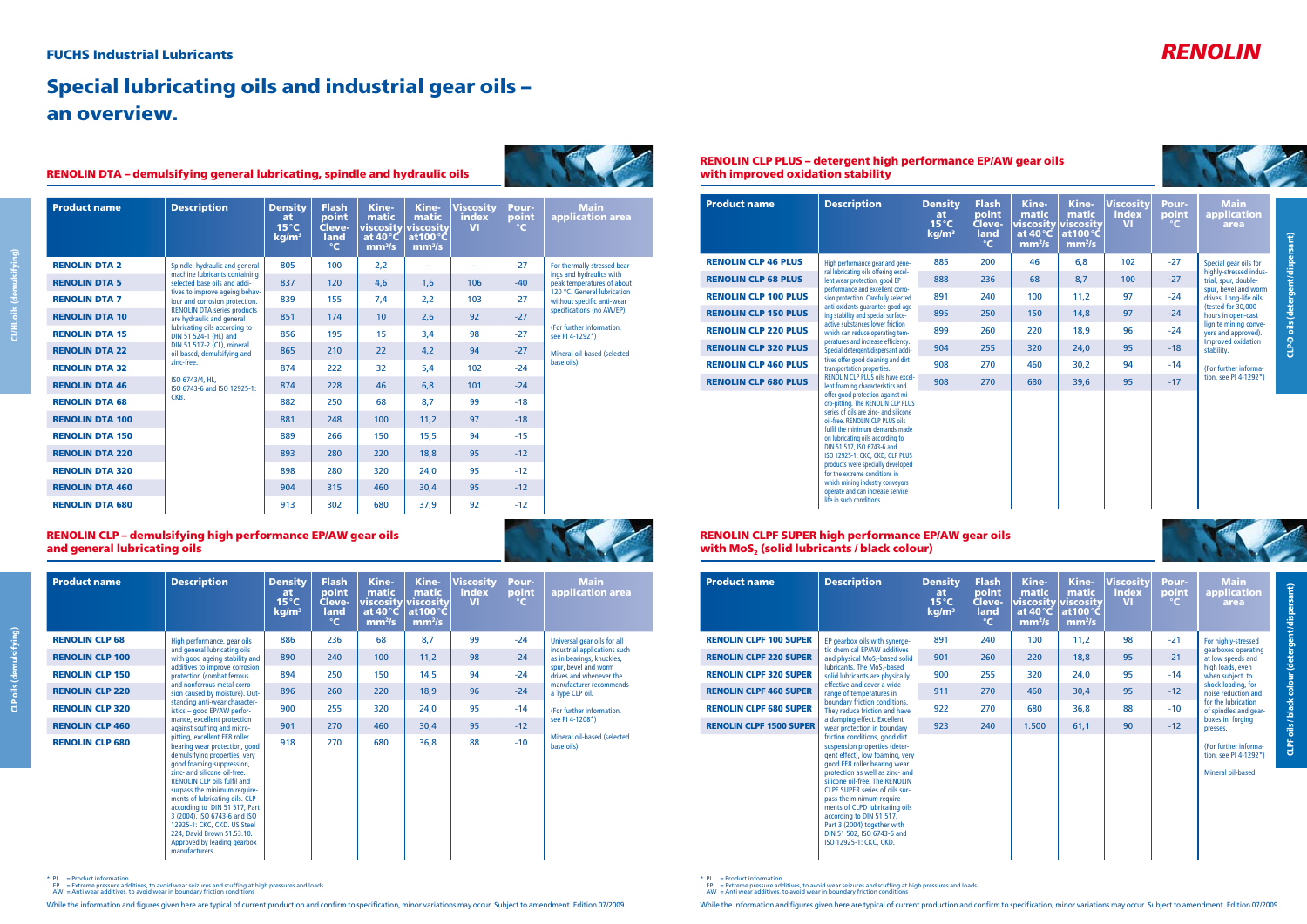## Special lubricating oils and industrial gear oils – an overview.

## *RENOLIn*

| <b>Product name</b>    | <b>Description</b>                                                                                                                                                                                                                                                                                                                                                                                                                                                                                                                                                                                                                                                                                                                                                                                                                                        | <b>Density</b><br>at<br>$15^{\circ}$ C<br>kg/m <sup>3</sup> | <b>Flash</b><br>point<br><b>Cleve-</b><br>land<br>$\rm ^{\circ}C$ | <b>Kine-</b><br>matic<br>at $40^{\circ}$ C<br>mm <sup>2</sup> /s | <b>Kine-</b><br>matic<br>viscosity viscosity<br>at $100^{\circ}$ C<br>mm <sup>2</sup> /s | <b>Viscosity</b><br><b>index</b><br>$\overline{\mathbf{V}}$ | Pour-<br>point<br>$\mathcal{C}$ | <b>Main</b><br>application area                                                                                                                              |
|------------------------|-----------------------------------------------------------------------------------------------------------------------------------------------------------------------------------------------------------------------------------------------------------------------------------------------------------------------------------------------------------------------------------------------------------------------------------------------------------------------------------------------------------------------------------------------------------------------------------------------------------------------------------------------------------------------------------------------------------------------------------------------------------------------------------------------------------------------------------------------------------|-------------------------------------------------------------|-------------------------------------------------------------------|------------------------------------------------------------------|------------------------------------------------------------------------------------------|-------------------------------------------------------------|---------------------------------|--------------------------------------------------------------------------------------------------------------------------------------------------------------|
| <b>RENOLIN AWD 68</b>  | Special gearbox and general<br>lubricating oils when pro-<br>ducts with particularly good<br>wear protection are required.<br>Special additives reduce fric-<br>tion and form reactive layers<br>which offer excellent wear<br>protection in extreme<br>boundary friction and load<br>conditions. Brugger value<br>>70 N/mm <sup>2</sup> , excellent FE8<br>roller bearing wear protec-<br>tion, good detergent/disper-<br>sant properties, zinc- and<br>silicone oil-free and high ad-<br>ditive reserves. The RENOLIN<br>AWD series of oils surpass<br>the minimum requirements of<br><b>CLPD lubricating oils accord-</b><br>ing to DIN 51 517, Part 3<br>together with DIN 51 502,<br>ISO 6743-6 and ISO 12925-1:<br>CKC, CKD.<br><b>Recommended by leading</b><br>press manufactures, high<br>wear protection in extreme<br>mix friction conditions. | 882                                                         | 221                                                               | 68                                                               | 8,9                                                                                      | 105                                                         | $-24$                           | For highly-stressed                                                                                                                                          |
| <b>RENOLIN AWD 100</b> |                                                                                                                                                                                                                                                                                                                                                                                                                                                                                                                                                                                                                                                                                                                                                                                                                                                           | 886                                                         | 222                                                               | 100                                                              | 11,2                                                                                     | 97                                                          | $-24$                           | industrial gearboxes<br>and lubricating systems                                                                                                              |
| <b>RENOLIN AWD 150</b> |                                                                                                                                                                                                                                                                                                                                                                                                                                                                                                                                                                                                                                                                                                                                                                                                                                                           | 894                                                         | 208                                                               | 150                                                              | 14,6                                                                                     | 96                                                          | $-12$                           | especially when good EP<br>performance in extreme                                                                                                            |
| <b>RENOLIN AWD 220</b> |                                                                                                                                                                                                                                                                                                                                                                                                                                                                                                                                                                                                                                                                                                                                                                                                                                                           | 896                                                         | 210                                                               | 220                                                              | 18,7                                                                                     | 95                                                          | $-12$                           | boundary friction and load<br>conditions are required.<br>High Brugger value of<br>$>70$ N/mm <sup>2</sup> .<br>(For further information,<br>see PI 4-1060*) |
|                        |                                                                                                                                                                                                                                                                                                                                                                                                                                                                                                                                                                                                                                                                                                                                                                                                                                                           |                                                             |                                                                   |                                                                  |                                                                                          |                                                             |                                 |                                                                                                                                                              |

| <b>Product name</b>            | <b>Description</b>                                                                                                                                                                                                                                                                                        | <b>Density</b><br>at<br>$15^{\circ}$ C<br>kg/m <sup>3</sup> | <b>Flash</b><br>point<br>Cleve-<br>land<br>$\rm ^{\circ}C$ | Kine-<br>matic<br>at $40^{\circ}$ C<br>mm <sup>2</sup> /s | <b>Kine-</b><br>matic<br>viscosity viscosity<br>at $100^{\circ}$ C $ $<br>mm <sup>2</sup> /s | <b>Viscosity</b><br>index<br>$\overline{\mathbf{V}}$ | Pour-<br>point | <b>Main</b><br>application area                                                                                                                                                                                                                                                          |
|--------------------------------|-----------------------------------------------------------------------------------------------------------------------------------------------------------------------------------------------------------------------------------------------------------------------------------------------------------|-------------------------------------------------------------|------------------------------------------------------------|-----------------------------------------------------------|----------------------------------------------------------------------------------------------|------------------------------------------------------|----------------|------------------------------------------------------------------------------------------------------------------------------------------------------------------------------------------------------------------------------------------------------------------------------------------|
| <b>RENOLIN UNISYN CLP 68</b>   | Fully-synthetic gear and gene-                                                                                                                                                                                                                                                                            | 848                                                         | 240                                                        | 68                                                        | 10,7                                                                                         | 147                                                  | $-56$          | For the lubrication of bea-                                                                                                                                                                                                                                                              |
| <b>RENOLIN UNISYN CLP 100</b>  | ral lubricating oils with excel-<br>lent thermal and ageing                                                                                                                                                                                                                                               | 851                                                         | 250                                                        | 100                                                       | 14,5                                                                                         | 150                                                  | $-53$          | rings and gearboxes which<br>are subject to high thermal                                                                                                                                                                                                                                 |
| <b>RENOLIN UNISYN CLP 150</b>  | stability, very high viscosity<br>index (shear-stable), out-<br>standing low temperature<br>characteristics, good cold-<br>flowing properties, very good<br>air release, low foaming, good<br>protection against micro-pit-<br>ting, good FE8 performance,                                                | 853                                                         | 250                                                        | 150                                                       | 19,6                                                                                         | 150                                                  | $-45$          | loads, RENOLIN UNISYN<br>CLP oils are suitable for                                                                                                                                                                                                                                       |
| <b>RENOLIN UNISYN CLP 220</b>  |                                                                                                                                                                                                                                                                                                           | 854                                                         | 260                                                        | 220                                                       | 26,7                                                                                         | 155                                                  | $-42$          | lubricated-for-life applica-<br>tions and in gearboxes with                                                                                                                                                                                                                              |
| <b>RENOLIN UNISYN CLP 320</b>  |                                                                                                                                                                                                                                                                                                           | 860                                                         | 260                                                        | 320                                                       | 35,0                                                                                         | 155                                                  | $-42$          | extended drain intervals.<br>Miscible and compatible<br>with mineral oils. Excellent<br>low temperature characte-                                                                                                                                                                        |
| <b>RENOLIN UNISYN CLP 460</b>  |                                                                                                                                                                                                                                                                                                           | 861                                                         | 300                                                        | 460                                                       | 45,6                                                                                         | 155                                                  | $-39$          |                                                                                                                                                                                                                                                                                          |
| <b>RENOLIN UNISYN CLP 680</b>  | good demulsifying as well as<br>zinc- and silicone oil-free. The                                                                                                                                                                                                                                          | 862                                                         | 300                                                        | 680                                                       | 62,2                                                                                         | 160                                                  | $-33$          | ristics, high, shear-stable<br>viscosity index.                                                                                                                                                                                                                                          |
| <b>RENOLIN UNISYN CLP 1000</b> | <b>RENOLIN UNISYN CLP series</b><br>of oils surpass the minimum<br>requirements of CLP-HC gear<br>oils according to DIN 51 517,<br>Part 3 together with DIN 51<br>502, ISO 6743-6 and ISO<br>12925-1: CKC, CKD, CKE, AISE<br>224. David Brown S1.53.101.<br>Approved by leading gearbox<br>manufacturers. | 864                                                         | 300                                                        | 1.000                                                     | 84,0                                                                                         | 165                                                  | $-27$          | <b>RENOLIN UNISYN CLP 320</b><br>"Wind Power" gear oil,<br>fullfil and surpass the re-<br>quirements of important<br>bearing and gear manufac-<br>turers. RENOLIN UNISYN is<br>recommended for wind<br>turbine gear sets world-<br>wide.<br>(For further information.<br>see PI 4-1104*) |

\* PI = Product information<br>EP = Extreme pressure additives, to avoid wear seizures and scuffing at high pressures and loads<br>AW = Anti wear additives, to avoid wear in boundary friction conditions

While the information and figures given here are typical of current production and confirm to specification, minor variations may occur. Subject to amendment. Edition 07/2009 While the information and figures given here ar



### RENOLIN AWD – detergent EP/AW gear oils with high "Brugger" performance

| <b>Product name</b>       | <b>Description</b>                                                                                                                                                                                                                                                                                                                                                                                  | <b>Density</b><br><b>at</b><br>$15^{\circ}$ C<br>kg/m <sup>3</sup> | <b>Flash</b><br>point<br>Cleve-<br>land<br>$^{\circ}$ C | Kine-<br>matic<br>viscosity<br>at 40 $^{\circ}$ C<br>mm <sup>2</sup> /s | <b>Kine-</b><br>matic<br>viscosity<br>at100 $^{\circ}$ C<br>mm <sup>2</sup> /s | <b>Viscosity</b><br>index<br>VI | Pour-<br>point<br>$\sim$ | <b>Main</b><br>application<br>area                                                                                                                                                                                                       |                      |
|---------------------------|-----------------------------------------------------------------------------------------------------------------------------------------------------------------------------------------------------------------------------------------------------------------------------------------------------------------------------------------------------------------------------------------------------|--------------------------------------------------------------------|---------------------------------------------------------|-------------------------------------------------------------------------|--------------------------------------------------------------------------------|---------------------------------|--------------------------|------------------------------------------------------------------------------------------------------------------------------------------------------------------------------------------------------------------------------------------|----------------------|
| <b>PLANTOGEAR 100 S</b>   | Biodegradable, high-perfor-                                                                                                                                                                                                                                                                                                                                                                         | 936                                                                | >280                                                    | 100                                                                     | 15,8                                                                           | 170                             | $-51$                    | For highly-stressed                                                                                                                                                                                                                      | oils/syntheticesters |
| <b>PLANTOGEAR 150 S</b>   | mance gear oils based on spe-<br>cial saturated esters.                                                                                                                                                                                                                                                                                                                                             | 943                                                                | >280                                                    | 150                                                                     | 21,1                                                                           | 165                             | $-45$                    | spur, bevel, planetary<br>and worm drives and                                                                                                                                                                                            |                      |
| <b>PLANTOGEAR 220 S</b>   | <b>Extremely high thermal and</b><br>ageing stability, high viscosity                                                                                                                                                                                                                                                                                                                               | 951                                                                | >280                                                    | 220                                                                     | 27,4                                                                           | 160                             | $-48$                    | especially applications<br>which may be af-                                                                                                                                                                                              |                      |
| <b>PLANTOGEAR 320 S</b>   | index (shear stability), good<br>viscosity-temperature beha-<br>viour for low temperature ap-<br>plications, excellent cleaning<br>power due to polar ester struc-<br>tures, low friction, excellent<br>wear protection, good FZG<br>performance, good protection                                                                                                                                   | 958                                                                | 270                                                     | 335                                                                     | 37,2                                                                           | 159                             | $-45$                    | fected by contact with<br>water. For both high                                                                                                                                                                                           |                      |
| <b>PLANTOGEAR 460 S</b>   |                                                                                                                                                                                                                                                                                                                                                                                                     | 957                                                                | >280                                                    | 460                                                                     | 48,5                                                                           | 164                             | $-42$                    | and low application<br>temperatures. High,                                                                                                                                                                                               | CLP-E                |
| <b>PLANTOGEAR 680 S</b>   |                                                                                                                                                                                                                                                                                                                                                                                                     | 956                                                                | $>280$                                                  | 680                                                                     | 66,6                                                                           | 171                             | $-39$                    | shear-stable viscosity<br>index. Can be used as                                                                                                                                                                                          |                      |
| <b>PLANTOGEAR 1000 S</b>  |                                                                                                                                                                                                                                                                                                                                                                                                     | 956                                                                | >280                                                    | 1.000                                                                   | 92,2                                                                           | 180                             | $-42$                    | a flushing fluid.                                                                                                                                                                                                                        |                      |
| <b>GEARMASTER 320 ECO</b> | against micro-pitting, out-<br>standing FE8 performance, ra-<br>pidly biodegradable and<br>"Self-Cleaning". The PLANTO-<br><b>GEAR S series of oils surpass</b><br>the minimum requirements of<br><b>CLP-E lubricating oils accord-</b><br>ing to DIN 51 517, Part 3<br>together with DIN 51 502,<br>ISO 6743-6 and ISO 12925-1:<br>CKC, CKD, CKE.<br>Approved by leading gearbox<br>manufacturers. | 958                                                                | 270                                                     | 335                                                                     | 37,2                                                                           | 160                             | $-45$                    | <b>GEARMASTER 320 ECO</b><br>high performance bio-<br>degradable wind power<br>gear oil, based on<br>saturated ester oil.<br>recommended for wind<br>turbine gear sets world-<br>wide.<br>(For further informa-<br>tion, see PI 4-1227*) |                      |

\* PI = Product information<br>EP = Extreme pressure additives, to avoid wear seizures and scuffing at high pressures and loads<br>AW = Anti wear additives, to avoid wear in boundary friction conditions

| <b>Product name</b>    | <b>Description</b>                                                                                                                                                                                                                                                                                                                                              | <b>Density</b><br><b>at</b><br>$15^{\circ}$ C<br>kg/m <sup>3</sup> | <b>Flash</b><br>point<br>Cleve-<br>land<br>$\rm ^{\circ}C$ | Kine-<br>matic<br>at $40^{\circ}$ C<br>mm <sup>2</sup> /s | Kine-<br>matic<br>viscosity viscosity<br>at $100^{\circ}$ C<br>mm <sup>2</sup> /s | <b>Viscosity</b><br>index<br>$\overline{\mathbf{V}}$ | Pour-<br>point<br>°€ | <b>Main</b><br>application<br>area                                                                                                                                                                                                              |                          |
|------------------------|-----------------------------------------------------------------------------------------------------------------------------------------------------------------------------------------------------------------------------------------------------------------------------------------------------------------------------------------------------------------|--------------------------------------------------------------------|------------------------------------------------------------|-----------------------------------------------------------|-----------------------------------------------------------------------------------|------------------------------------------------------|----------------------|-------------------------------------------------------------------------------------------------------------------------------------------------------------------------------------------------------------------------------------------------|--------------------------|
| <b>RENOLIN PG 32</b>   | Fully synthetic gear and<br>general lubrication oils base<br>on special polyalkylene glycols<br>(PAG) for applications subject<br>to extreme thermal loads.<br>High oxidation and ageing<br>stability, high viscosity index<br>(shear-stability), good visco-<br>sity-temperature behaviour,<br>excellent EP performance, low<br>coefficients of friction, high | 1.022                                                              | 220                                                        | 32                                                        | 7,1                                                                               | 194                                                  | $-54$                | For gearboxes                                                                                                                                                                                                                                   | CLP-PG oils / polyglycol |
| <b>RENOLIN PG 46</b>   |                                                                                                                                                                                                                                                                                                                                                                 | 1.029                                                              | 240                                                        | 46                                                        | 9,7                                                                               | 203                                                  | $-48$                | operating in extreme<br>thermal and mechani-                                                                                                                                                                                                    |                          |
| <b>RENOLIN PG 68</b>   |                                                                                                                                                                                                                                                                                                                                                                 | 1.035                                                              | 240                                                        | 68                                                        | 13,8                                                                              | 212                                                  | $-51$                | cal conditions such<br>as in worm gears and                                                                                                                                                                                                     |                          |
| <b>RENOLIN PG 100</b>  |                                                                                                                                                                                                                                                                                                                                                                 | 1.043                                                              | 260                                                        | 100                                                       | 19,6                                                                              | 220                                                  | $-48$                | calenders. Can also be<br>used as a compressor<br>oil for process gases<br>such as methane,<br>ethane, propane, etc.<br>Particularly suitable<br>for steel/ bronze bear-<br>ings in worm gears.<br>Not miscible or com-<br>patible with mineral |                          |
| <b>RENOLIN PG 150</b>  |                                                                                                                                                                                                                                                                                                                                                                 | 1.051                                                              | 260                                                        | 145                                                       | 27,0                                                                              | 224                                                  | $-51$                |                                                                                                                                                                                                                                                 |                          |
| <b>RENOLIN PG 220</b>  |                                                                                                                                                                                                                                                                                                                                                                 | 1.075                                                              | 240                                                        | 220                                                       | 36,8                                                                              | 218                                                  | $-36$                |                                                                                                                                                                                                                                                 |                          |
| <b>RENOLIN PG 320</b>  | FZG, good protection against<br>micro-pitting and good FE8                                                                                                                                                                                                                                                                                                      | 1.075                                                              | 240                                                        | 320                                                       | 54,4                                                                              | 237                                                  | $-39$                |                                                                                                                                                                                                                                                 |                          |
| <b>RENOLIN PG 460</b>  | performance. The RENOLIN PG<br>series of oils surpass the mini-                                                                                                                                                                                                                                                                                                 | 1.075                                                              | 280                                                        | 460                                                       | 75,1                                                                              | 245                                                  | $-36$                |                                                                                                                                                                                                                                                 |                          |
| <b>RENOLIN PG 680</b>  | mum requirements of CLP-PG<br>lubricating oils according to                                                                                                                                                                                                                                                                                                     | 1.075                                                              | 280                                                        | 680                                                       | 110,3                                                                             | 261                                                  | $-33$                | oils.                                                                                                                                                                                                                                           |                          |
| <b>RENOLIN PG 1000</b> | DIN 51 517, Part 3 together<br>with DIN 51 502, ISO 6743-6<br>and ISO 12925-1: CKC, CKD,<br>CKE, (CKS), CKT.<br>Approved by leading gearbox<br>manufacturers.                                                                                                                                                                                                   | 1.075                                                              | 280                                                        | 1.000                                                     | 162,0                                                                             | 281                                                  | $-36$                | (For further informa-<br>tion, see PI 4-1293*)                                                                                                                                                                                                  |                          |
|                        |                                                                                                                                                                                                                                                                                                                                                                 |                                                                    |                                                            |                                                           |                                                                                   |                                                      |                      |                                                                                                                                                                                                                                                 |                          |



RENOLIN PG – synthetic, high performance EP/AW gear oils based on polyalkylene glycols (PAG)

#### RENOLIN UNISYN CLP – fully synthetic, high performance EP/AW gear oils based on polyalphaolefins (PAO)



### PLANTOGEAR S – rapidly biodegradable, high performance EP/AW gear oils based on saturated esters



CLP-HC oils / PAO-synthetic

CLP-HC oils / PAO-synthetic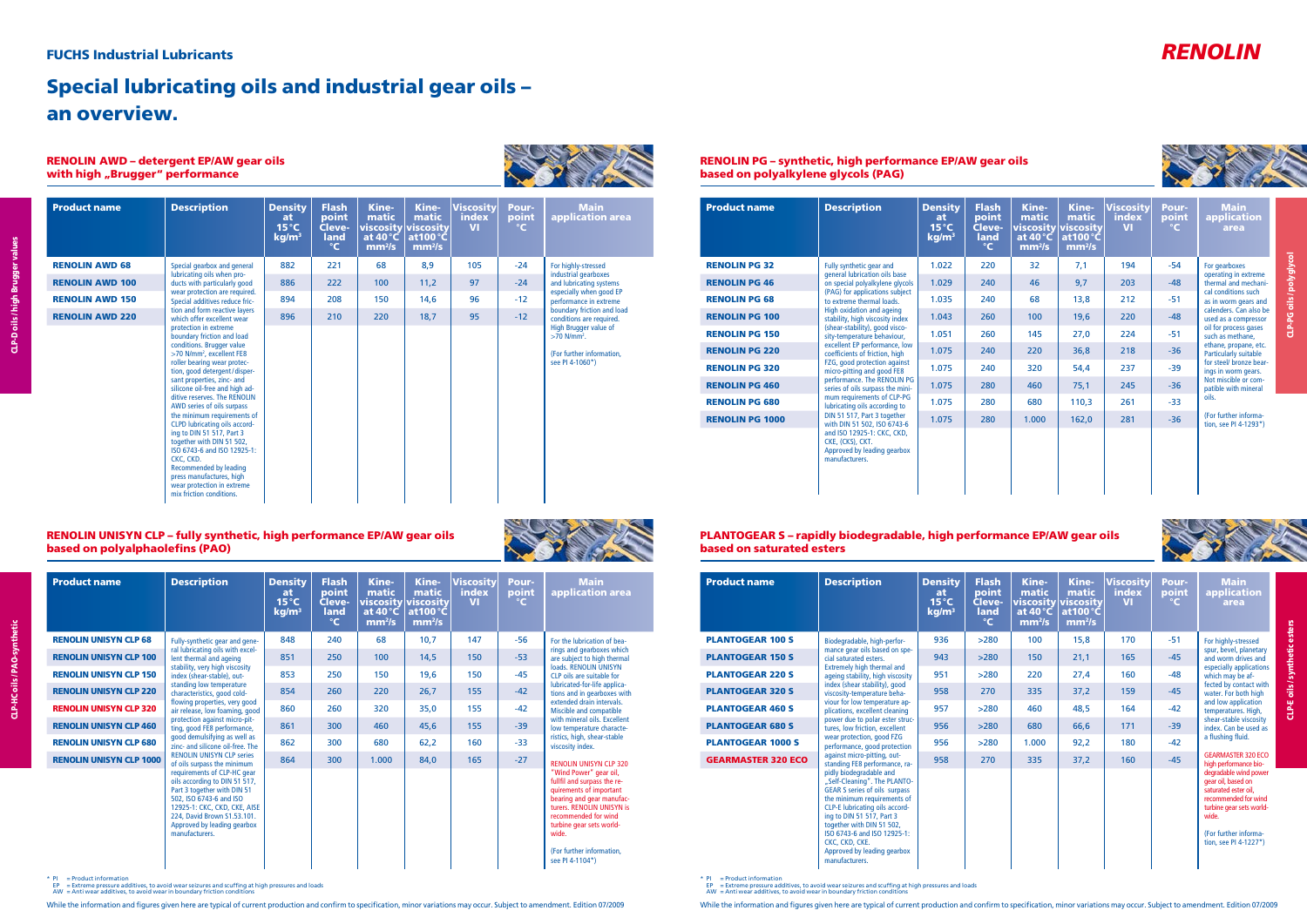

ed" high-performance paper machine oil based on polyalphaolefin, od water separation properties), high oxidation stability, excellent wear protection (steel and yellow metal materials), long lifetime,  $5$ anies like SKF, FAG and VOITH for paper machine oils.

at 15°C kg/m<sup>3</sup>

**RENOLIN HighGear 320** ing wear protection 2007 220 320 24,1 96 -15 RENOLIN HighGear 460 | Episterhear of these lies and the second and the second second second second and the second second second second second second second second second second second second second second second second se

Flash point Cleve land  $\overline{\text{°C}}$ 

Kinematic viscosity at 40°C  $mm<sup>2</sup>/s$ 

Kinematic viscosity at100°C  $mm<sup>2</sup>/s$ 

Pourpoin  $\mathbf{C}$ 

Viscosity index VI

902 | 210 | 220 | 18,9 | 97 | -21 | RENOLIN HighGear can be

Main application area

tions guarantee the outstanding wear protection performance of these new hightech gear oils. Highlyeffective, tribo-protection layers protect wetted machine components against wear. This new additive technology is also referred to as a smooth ing PD (Plastic Deformation) eaction mechanism. These additives have a noticeable smoothing effect on surface

PD – Plastic Deformation **Technology** 

roughness.

ISO 6743-6 and ISO 12925-1:

Product name Description Density

CKC, CKD, CKE.

RENOLIN HighGear 220 | Synergetic additive combina-



used in both new gearboxes (spur, bevel, planetary and worm drives) to reduce friction, wear and noise in extreme condition as well as in worn gearboxes and machine components to increase service

life.

Mineral oil-based

\*  $PI = Product information$ <br>EP = Extreme pressure additional

= Fisculat information<br>= Extreme pressure additives, to avoid wear seizures and scuffing at high pressures and loads AW = Anti wear additives, to avoid wear in boundary friction conditions.

| <b>Product name</b>                                                                                              | <b>Description</b>                                                                                                                                                                                                                                                                                                                                                                                                                                                                                                                                                                             | <b>Density</b><br>at<br>$15^{\circ}$ C<br>kg/m <sup>3</sup> | <b>Flash</b><br>point<br><b>Cleve-</b><br>land<br>$\rm ^{\circ}C$ | Kine-<br>matic<br>at $40^{\circ}$ C<br>mm <sup>2</sup> /s | <b>Kine-</b><br>matic<br>viscosity viscosity<br>at100 $^{\circ}$ C<br>mm <sup>2</sup> /s | <b>Viscosity</b><br>index<br><b>VI</b> | Pour-<br>point<br>$\rm ^{\circ}C$ | <b>Main</b><br>application area                                                                                                                                                                                                                                                                                                                                    |
|------------------------------------------------------------------------------------------------------------------|------------------------------------------------------------------------------------------------------------------------------------------------------------------------------------------------------------------------------------------------------------------------------------------------------------------------------------------------------------------------------------------------------------------------------------------------------------------------------------------------------------------------------------------------------------------------------------------------|-------------------------------------------------------------|-------------------------------------------------------------------|-----------------------------------------------------------|------------------------------------------------------------------------------------------|----------------------------------------|-----------------------------------|--------------------------------------------------------------------------------------------------------------------------------------------------------------------------------------------------------------------------------------------------------------------------------------------------------------------------------------------------------------------|
| <b>RENOLIN HighGear</b><br>Synth 320                                                                             | Based on synthetic polyalpha-<br>olefins (PAO). Special syner-<br>getic additives in these<br>hightech gear oils offer out-<br>standing anti-wear perfor-<br>mance. Highly-effective,<br>tribo-protection layers protect<br>wetted machine components<br>against wear. RENOLIN High-<br>Gear Synth oils have a high,<br>natural and shear-stable<br>viscosity index and are suit-<br>able for both high and low<br>temperature applications.<br>Their high thermal and oxida-<br>tion stability allow oil change<br>intervals to be extended.<br>ISO 6743-6 and ISO 12925-1:<br>CKC, CKD, CKE. | 876                                                         | 220                                                               | 320                                                       | 31,2                                                                                     | 135                                    | $-34$                             | <b>RENOLIN HighGear can</b><br>be used in both new gear-<br>boxes (spur, bevel,<br>planetary and worm drives)<br>to reduce friction, wear and                                                                                                                                                                                                                      |
| <b>RENOLIN HighGear</b><br>Synth 460                                                                             |                                                                                                                                                                                                                                                                                                                                                                                                                                                                                                                                                                                                | 878                                                         | 220                                                               | 460                                                       | 41,6                                                                                     | 140                                    | $-27$                             |                                                                                                                                                                                                                                                                                                                                                                    |
| <b>RENOLIN HighGear</b><br>Synth 680<br><b>Synthetic PD -</b><br><b>Plastic Deformation</b><br><b>Technology</b> |                                                                                                                                                                                                                                                                                                                                                                                                                                                                                                                                                                                                | 880                                                         | 220                                                               | 680                                                       | 57,9                                                                                     | 149                                    | $-27$                             | noise in extreme conditions<br>as well as in worn gear-<br>boxes and machine compo-<br>nents to increase service<br>life. Synthetic PAO compo-<br>nents help reduce friction,<br>lower operating tempera-<br>tures and can increase<br>mechanical efficiency.<br><b>Excellent low temperature</b><br>characteristics and high,<br>shear-stable viscosity<br>index. |

Special lubricating- and industrial gear oils NEW

> based on mineral oil, long-term corrosion protection in the oil and d, fulfils and surpasses the requirements of CLP industrial gear oils, fing protection, good compatibility with industrial gear oils.

#### RENOLIN HighGear – industrial gear oils based on the latest additive technologies. Smoothing PD technology

RENOLIN HighGear Synth – industrial gear oils with the latest additive technology based on polyalphaolefins (PAO). Smoothing PD technology



| <b>Product name</b>        | <b>Description</b>                                                                                                                                                                                                                                                                                                                                                                                                                      | <b>Density</b><br><b>at</b><br>$15^{\circ}$ C<br>kg/m <sup>3</sup> | <b>Flash</b><br>point<br>Cleve-<br>land<br>$^{\circ}$ C | Kine-<br>matic<br>at $40^{\circ}$ C<br>mm <sup>2</sup> /s | <b>Kine-</b><br>matic<br>viscosity viscosity<br>at $100^{\circ}$ C<br>mm <sup>2</sup> /s | <b>Viscosity</b><br>index<br>$\overline{\mathbf{V}}$ | Pour-<br>point<br>$^{\circ}C$ | <b>Main</b><br>application<br>area                 | of MORGOIL bearings |
|----------------------------|-----------------------------------------------------------------------------------------------------------------------------------------------------------------------------------------------------------------------------------------------------------------------------------------------------------------------------------------------------------------------------------------------------------------------------------------|--------------------------------------------------------------------|---------------------------------------------------------|-----------------------------------------------------------|------------------------------------------------------------------------------------------|------------------------------------------------------|-------------------------------|----------------------------------------------------|---------------------|
| <b>RENOLIN MORGEAR 100</b> | <b>High-performance lubricating</b><br>and circulating oils based on<br>mineral oil, for the lubrication<br>of MORGOIL bearings, mild<br>AW additives quarantee excel-<br>lent wear protection, synergis-<br>tically acting additives protect<br>against corrosion and quaran-<br>tee excellent oxidation stabi-<br>lity, excellent demulsibility<br>(very good water separation<br>properties).<br>ISO 6743-6 and ISO 12925-1:<br>CKB. | 888                                                                | 248                                                     | 100                                                       | 11,1                                                                                     | 96                                                   | $-19$                         | For the lubrication of                             |                     |
| <b>RENOLIN MORGEAR 220</b> |                                                                                                                                                                                                                                                                                                                                                                                                                                         | 895                                                                | 255                                                     | 226                                                       | 19,2                                                                                     | 96                                                   | $-10$                         | <b>MORGOIL</b> bearings,<br><b>RENOLIN MORGEAR</b> |                     |
| <b>RENOLIN MORGEAR 320</b> |                                                                                                                                                                                                                                                                                                                                                                                                                                         | 903                                                                | >260                                                    | 320                                                       | 24,0                                                                                     | 95                                                   | $-12$                         | oils fulfil and surpass<br>the requirements of     | Lubrication         |
| <b>RENOLIN MORGEAR 460</b> |                                                                                                                                                                                                                                                                                                                                                                                                                                         | 904                                                                | >270                                                    | 470                                                       | 31,1                                                                                     | 96                                                   | $-9$                          | DANIELI (Italy, 2000)<br>and SMS (2005).           |                     |
| <b>RENOLIN MORGEAR 680</b> |                                                                                                                                                                                                                                                                                                                                                                                                                                         | 915                                                                | 252                                                     | 682                                                       | 39,2                                                                                     | 95                                                   | $-7$                          |                                                    |                     |

### RENOLIN MORGEAR – demulsifying circulating oils with mild AW anti-wear additives for applications in the steel industry

| <b>Product name</b>              | <b>Description</b>                                                                                                                                                                                                                                                                                                                                                                          |
|----------------------------------|---------------------------------------------------------------------------------------------------------------------------------------------------------------------------------------------------------------------------------------------------------------------------------------------------------------------------------------------------------------------------------------------|
| <b>RENOLIN UNISYN CLP 220 PA</b> | Fully synthetic, "newly developed" high-performance paper machine oil based on polyalphao<br>excellent demulsibility (very good water separation properties), high oxidation stability, excell<br>wear protection, excellent corrosion protection (steel and yellow metal materials), long lifetin<br>fulfils the requirements of companies like SKF, FAG and VOITH for paper machine oils. |
| <b>RENOLIN SynGear 220 HT</b>    | Fully synthetic high-temperature EP industrial gear oil based on selected polyalkylene glycols,<br>extreme high-temperature stability, low evaporation loss, high wear protection, high thermal<br>and oxidative stability, for lubrication of calenders in the paper and foils industries, gear oil<br>CKC/CKD/CKT according to ISO 6743/6.                                                |
| <b>RENOLIN CLP 460 VCI</b>       | Special corrosion protection oil based on mineral oil, long-term corrosion protection in the oil<br>in the vapor phase is quaranteed, fulfils and surpasses the requirements of CLP industrial gear<br>high wear protection, high scuffing protection, good compatibility with industrial gear oils.                                                                                        |

othing PD technology, mineral oil-based, smoothing neral oil-based, smo Ē oloay, Ē

### FUCHS Industrial Lubricants

### Special lubricating oils and industrial gear oils – an overview.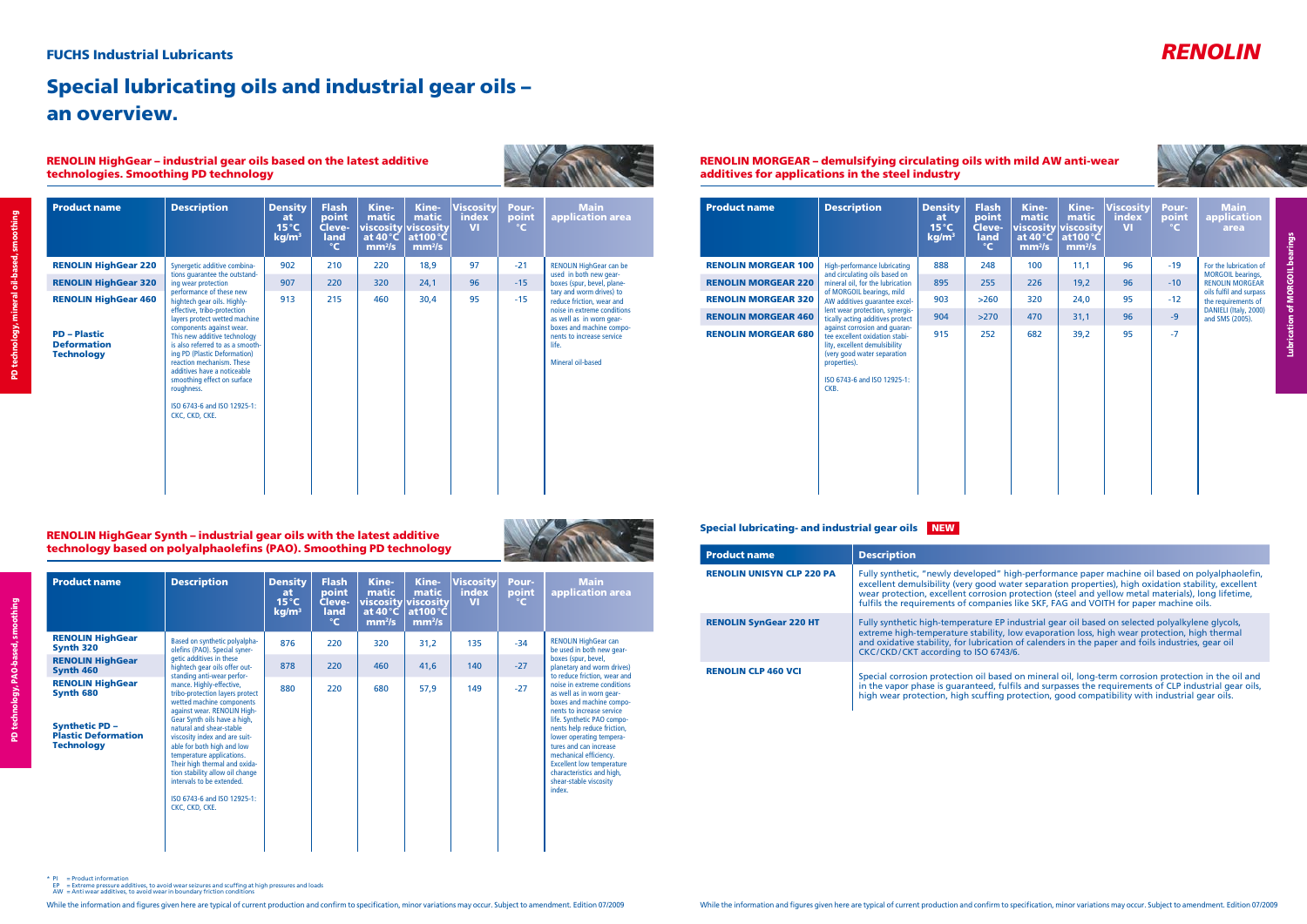## Competence in R&D and in mechanical test field.

### *RENOLIn*